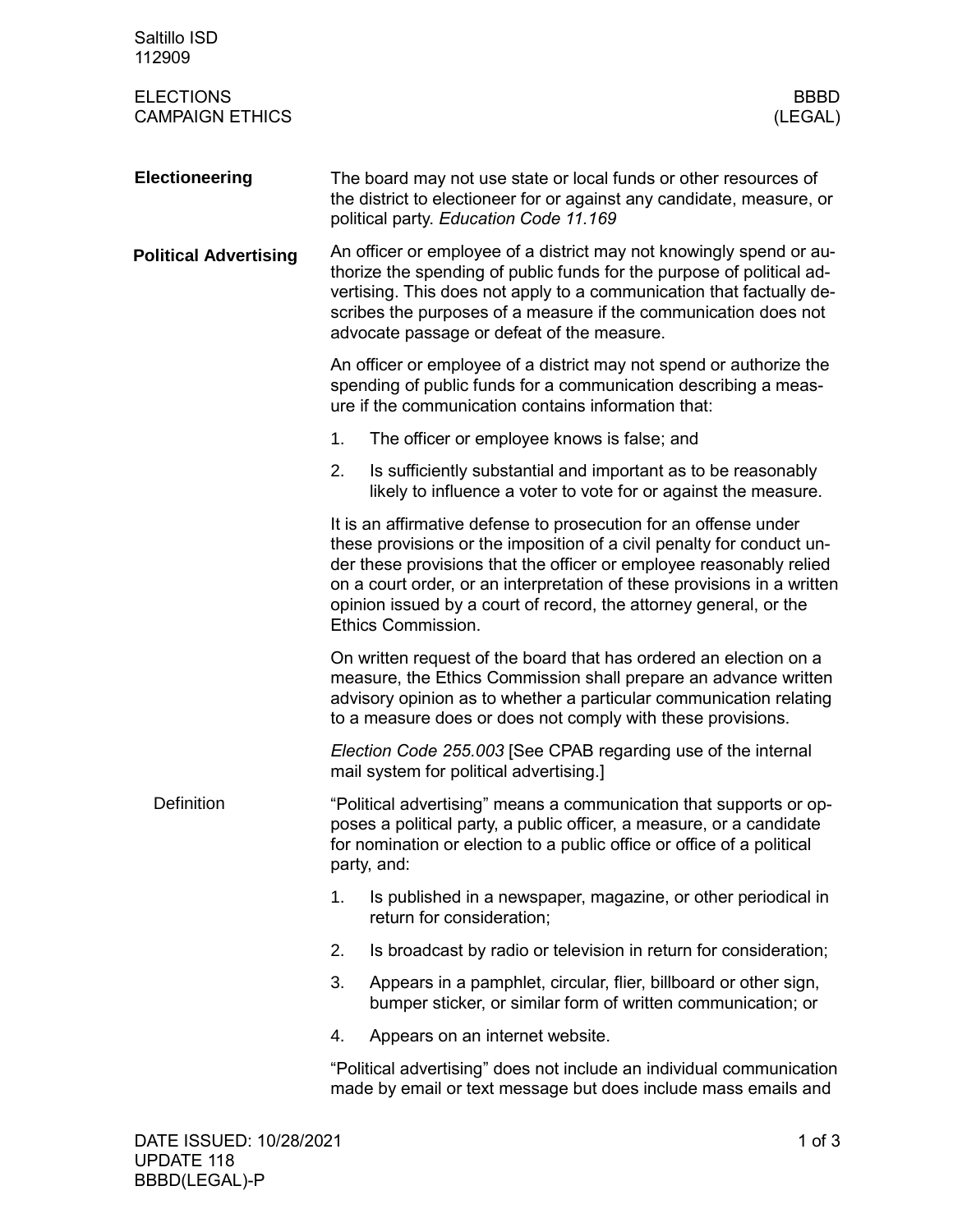| Saltillo ISD<br>112909                     |                                                                                                                                                                                |                                                                                                                                                                                                                                           |                                                                                                                                                                                                           |  |  |
|--------------------------------------------|--------------------------------------------------------------------------------------------------------------------------------------------------------------------------------|-------------------------------------------------------------------------------------------------------------------------------------------------------------------------------------------------------------------------------------------|-----------------------------------------------------------------------------------------------------------------------------------------------------------------------------------------------------------|--|--|
| <b>ELECTIONS</b><br><b>CAMPAIGN ETHICS</b> |                                                                                                                                                                                |                                                                                                                                                                                                                                           | <b>BBBD</b><br>(LEGAL)                                                                                                                                                                                    |  |  |
|                                            | text messages involving an expenditure of funds beyond the basic<br>cost of hardware, messaging software, and bandwidth.                                                       |                                                                                                                                                                                                                                           |                                                                                                                                                                                                           |  |  |
|                                            | 1 TAC 20.1(11); Election Code 251.001(16)                                                                                                                                      |                                                                                                                                                                                                                                           |                                                                                                                                                                                                           |  |  |
| <b>Newsletters</b>                         | A newsletter of a public officer of a district is not political advertising<br>if:                                                                                             |                                                                                                                                                                                                                                           |                                                                                                                                                                                                           |  |  |
|                                            | 1.                                                                                                                                                                             | It includes no more than two pictures of a public officer per<br>page and if the total amount of area covered by the pictures is<br>no more than 20 percent of the page on which the pictures<br>appear;                                  |                                                                                                                                                                                                           |  |  |
|                                            | 2.                                                                                                                                                                             | It includes no more than eight personally phrased references<br>on a page that is 8 1/2" x 11" or larger, with a reasonable re-<br>duction in the number of such personally phrased references<br>in pages smaller than 8 1/2" x 11"; and |                                                                                                                                                                                                           |  |  |
|                                            | 3.                                                                                                                                                                             |                                                                                                                                                                                                                                           | When viewed as a whole and in the proper context:                                                                                                                                                         |  |  |
|                                            |                                                                                                                                                                                | a.                                                                                                                                                                                                                                        | Is informational rather than self-promotional;                                                                                                                                                            |  |  |
|                                            |                                                                                                                                                                                | b.                                                                                                                                                                                                                                        | Does not advocate passage or defeat of a measure; and                                                                                                                                                     |  |  |
|                                            |                                                                                                                                                                                | c.                                                                                                                                                                                                                                        | Does not support or oppose a candidate for nomination<br>or election to a public office or office of political party, a<br>political party, or a public officer.                                          |  |  |
|                                            | 1 TAC 26.2                                                                                                                                                                     |                                                                                                                                                                                                                                           |                                                                                                                                                                                                           |  |  |
| <b>Disclosure</b><br><b>Statement</b>      | A person may not knowingly cause to be published, distributed, or<br>broadcast political advertising containing express advocacy that<br>does not indicate in the advertising: |                                                                                                                                                                                                                                           |                                                                                                                                                                                                           |  |  |
|                                            | 1.                                                                                                                                                                             |                                                                                                                                                                                                                                           | That it is political advertising; and                                                                                                                                                                     |  |  |
|                                            | 2.                                                                                                                                                                             |                                                                                                                                                                                                                                           | The full name of the:                                                                                                                                                                                     |  |  |
|                                            |                                                                                                                                                                                | a.                                                                                                                                                                                                                                        | Person who paid for the political advertising;                                                                                                                                                            |  |  |
|                                            |                                                                                                                                                                                | b.                                                                                                                                                                                                                                        | Political committee authorizing the political advertising;<br>or                                                                                                                                          |  |  |
|                                            |                                                                                                                                                                                | C.                                                                                                                                                                                                                                        | Candidate or specific-purpose committee supporting the<br>candidate, if the political advertising is authorized by the<br>candidate.                                                                      |  |  |
|                                            |                                                                                                                                                                                |                                                                                                                                                                                                                                           | Political advertising that is authorized by a candidate, an agent of a<br>candidate, or a political committee filing reports under Election<br>Code Title 15 shall be deemed to contain express advocacy. |  |  |